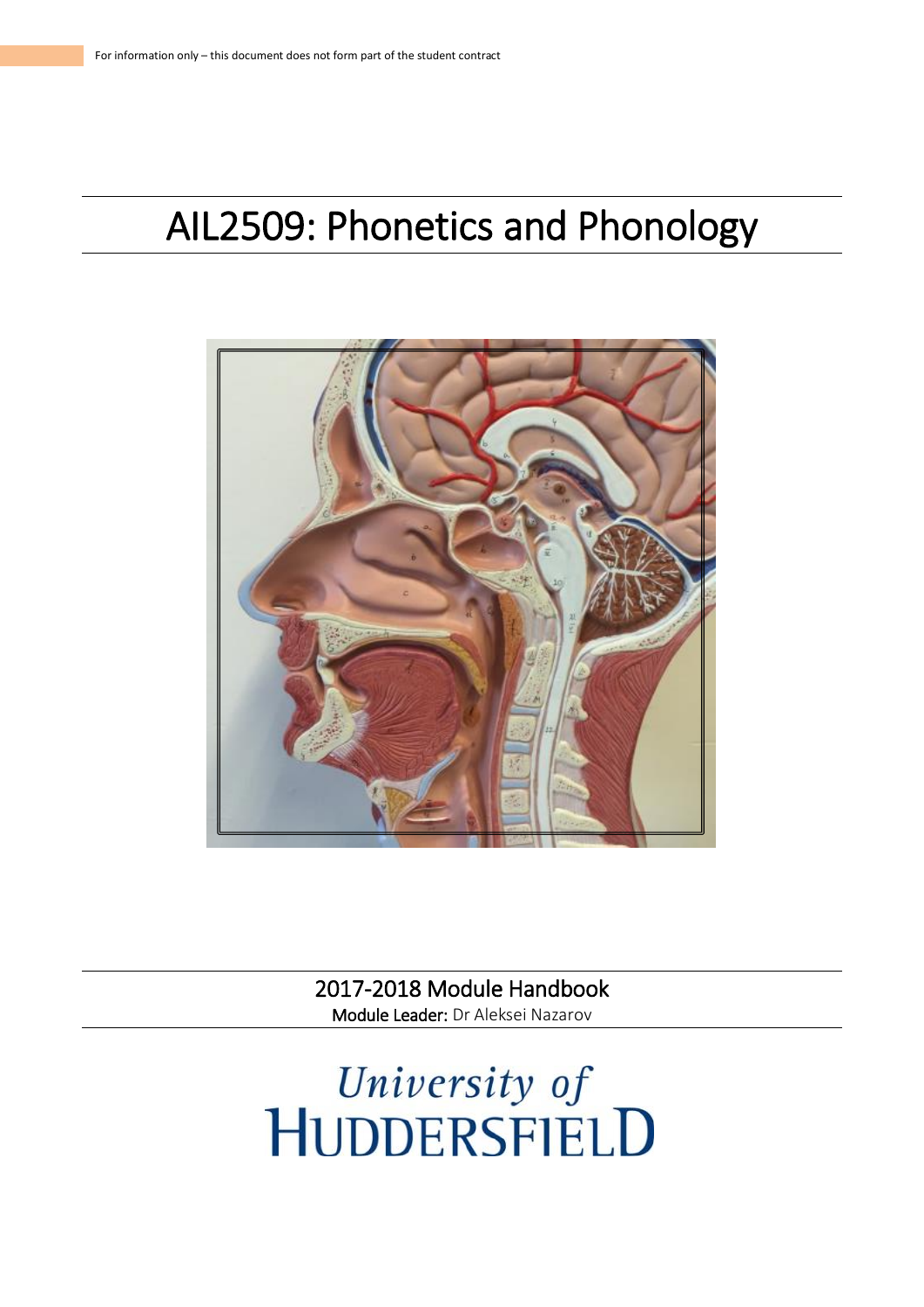# **Phonetics and Phonology Intermediate Level 20 Credit Module Module Code:** AIL2509

## **Introduction to the Module**

This module develops your skills in the phonetic and phonological approach to language analysis. It will build upon your knowledge from Introduction to Descriptive Linguistics, while introducing new levels of phonetic and phonological analysis. This module will cover the basics of articulatory and impressionistic phonetics, the basics of acoustic analysis of speech, commonly used phonological notation, and the position of phonology within linguistics. You will be introduced to a new piece of software to conduct acoustic analysis of speech and also be provided the tools to analyse and describe sound alternations in different languages.

## **Important Information – Please read carefully**

While we will try to avoid making changes to the schedules of teaching and assessment, it is sometimes necessary for us to do so (for example, in the case of staff illness). When changes have to be made, we will notify you as early as possible by posting information in the Linguistics & Modern Languages Notices module in UniLearn. **Please make sure that you know how to access the Linguistics & Modern Languages Notices module in UniLearn.** We will assume that you are checking this source of information regularly.

## **The Module Team**

| Aleksei Nazarov | Module Leader/Tutor  |
|-----------------|----------------------|
| Val Robinson    | Course Administrator |

OA4/15 a.nazarov@hud.ac.uk OA5/06 linguistics@hud.ac.uk

## **Course Administrator**

The Course Administrator has responsibility for providing a full and responsive administrative service in support of the processes and procedures associated with student and course administration. If you have a problem in accessing systems for results, Unilearn or issues with your module, please contact your Course Administrator. They can also give you guidance in relation to the submission of Extenuating Circumstances and take details of any evidence being submitted in relation to your claim.

## **Module Leader**

The Module Leader has the overall responsibility for organising, delivering and assessing a module. It is the Module Leader who you should see with any queries or problems related to a specific module, if the Course Administrator or Departmental Secretary can't help.

## **Module Tutor**

The Module Tutors teach on the module and are responsible for the material that they teach in class. If you have questions about module content, please see the Module Tutor who taught the class.

## **Office Hours for Module Tutors:**

*\*\*Please see staff office doors for office hours or email for an appointment if you cannot attend an office hour\*\**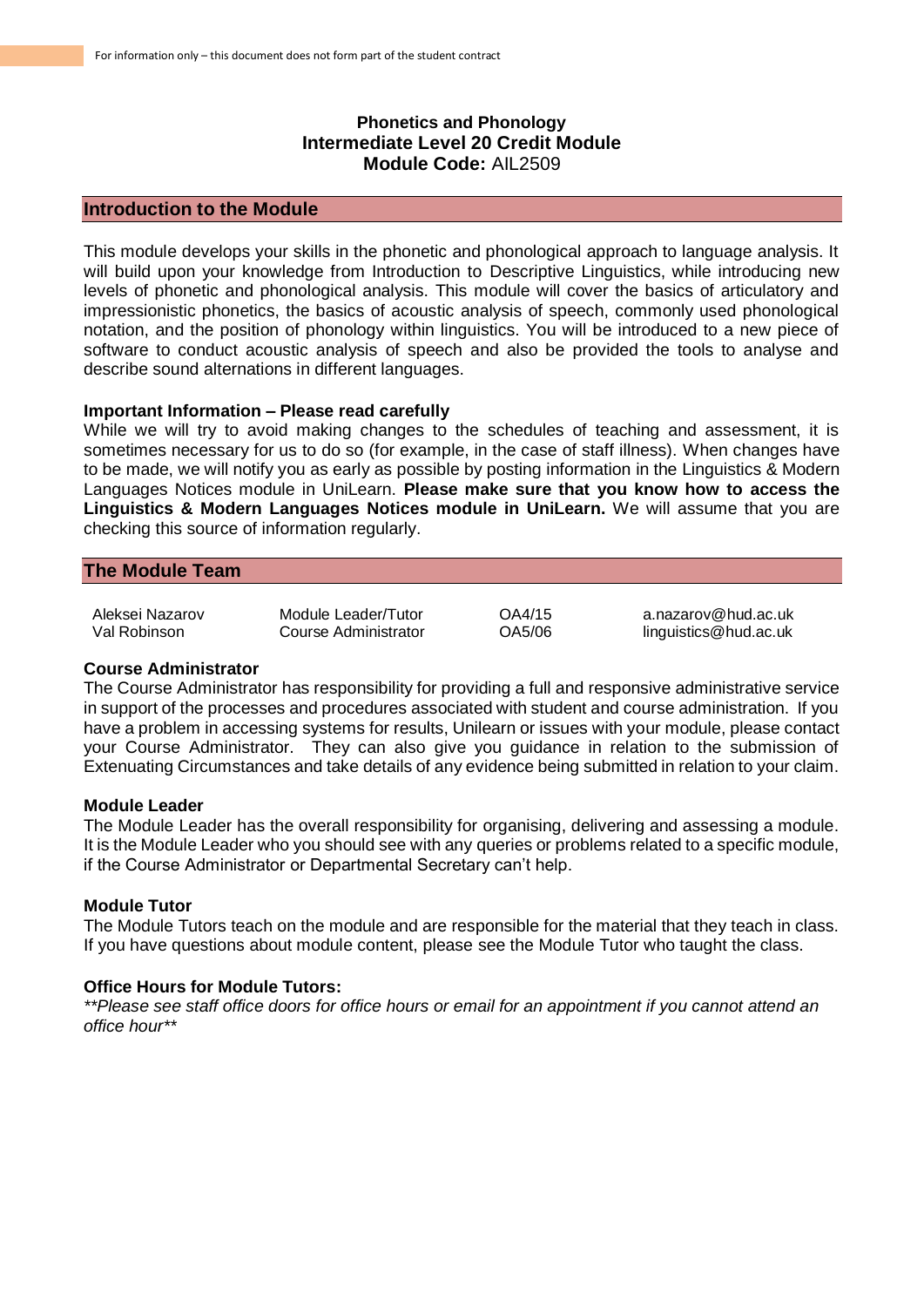# **Delivery Information**

## **Lecture/Seminar Times and Venues**

Please see your personal timetable for full details of when and where your lectures and seminars will be held.

Please note the following:

• The end of the academic year for students is **Friday 6 July 2018.** You will need to be available up to this time to do any refer/ defer work, and in case we need to speak to you about your assessments / studies.

## **Seminar Preparation**

It is expected that you will have done the required reading before the start of each class. Required reading can be found on the My Reading List on UniLearn (broken down by week), and also in the chart above. It is essential that students do the required reading in order to facilitate their own learning.

# **Reading**

There is a range of essential, recommended and suggested reading on My Reading at: http://library .hud.ac.uk/my/AIL2509

You will also be advised of certain specific reading which we want you to do at different points in the year. **PLEASE do not wait to be told to read some relevant literature!**

We recommend the following as the main textbooks for the acoustics part of the module:

- Hayward, K. (2000). Experimental phonetics. Harlow: Longman.
- Johnson, K. (2012). *Acoustic and auditory phonetics*. Chichester: Wiley-Blackwell. [**Ch. 1 Only: eBook**]

However, there are plenty of other textbooks and articles with descriptions of acoustic phonetics. Most sources will say the same things, just in slightly different ways. Students are not required to read everything. The important thing is that students understand the main ideas presented in the module. Many of the resources available will go into more detail than we will have time to cover in this module.

For the phonology part of this module, most readings will be set from the following two books:

- Nathan, G. S. (2008). Phonology: a cognitive grammar introduction. Amsterdam: John Benjamins.
- Davenport, M. and Hannahs, S. J. (2011). Introducing phonetics and phonology. London: Hodder.

Additional recommended reading will be marked and can be found on My Reading. The recommended reading is not required, but is meant to increase your breadth and understanding of the topics.

# **Attendance Requirements**

As a registered student of the University, you are expected to attend your scheduled classes. If you miss classes or are late, your absence will be noted and you may find that you have to explain your poor attendance. Continued poor attendance will lead to exclusion from your course. The regulations governing this can be found at: http://www.hud.ac.uk/registry/regulationsandpolicies /studentregs just click on the Student Attendance Policy.

For full details on how to register your attendance and report any periods of absence, please refer to your course handbook.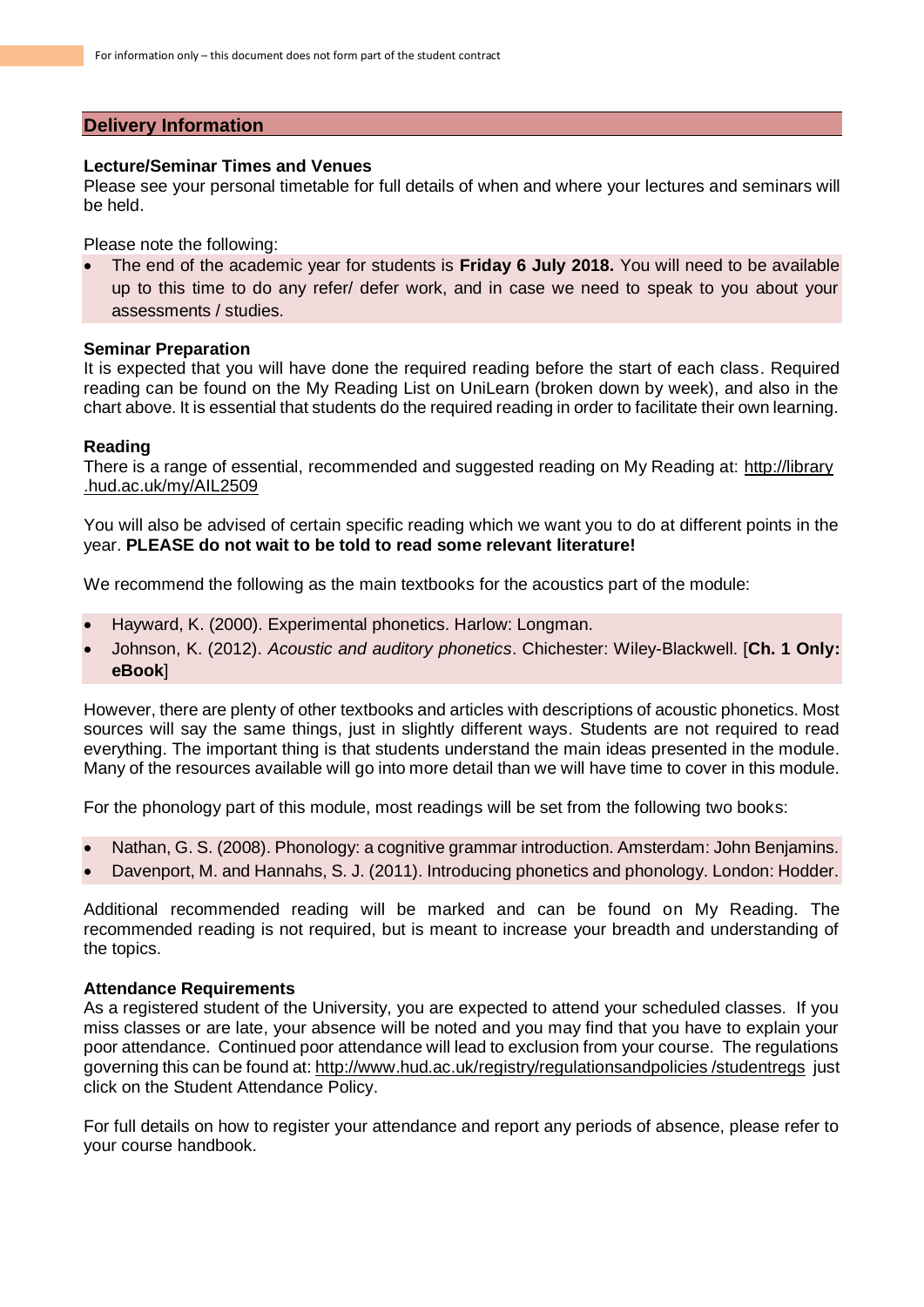# **Module Schedule**

|                                        | Week                        | Date    | <b>Class</b> | Length  | <b>Topic</b>                    | <b>Reading (Essential/Recommended)</b>             | <b>Tutor</b> |
|----------------------------------------|-----------------------------|---------|--------------|---------|---------------------------------|----------------------------------------------------|--------------|
|                                        | Induction Week ~ No classes |         |              |         |                                 |                                                    |              |
|                                        |                             | 26 Sept | Lecture      | 1 hour  | Intro to Acoustic Phonetics     | Johnson: Chapter 1                                 | AN           |
|                                        |                             | 03 Oct  | Seminar      | 2 hours | Getting to know Praat           | Hayward: Chapter 2                                 | AN           |
|                                        | 3                           | 10 Oct  | Lecture      | 1 hour  | Source-Filter Theory & Vowels   | Hayward: Chapter 4                                 | AN           |
|                                        | $\mathbf{\dot{\oplus}}^4$   | 17 Oct  | Seminar      | 2 hours | Vowels in Praat (pt 1)          | Hayward: Chapter 6; Ladefoged & Johnson: Chapter 8 | AN           |
|                                        | .5                          | 24 Oct  | Lecture      | 1 hour  | <b>Vowels Continued</b>         | Ladefoged & Johnson: Chapter 9                     | AN           |
|                                        | 6                           | 31 Oct  | Seminar      | 2 hours | Vowels in Praat (pt 2)          |                                                    | AN           |
|                                        |                             | 7 Nov   | Lecture      | 1 hour  | <b>Acoustics of Consonants</b>  | Hayward: Chapter 7                                 | AN           |
| 14 November, Reading Week ~ No classes |                             |         |              |         |                                 |                                                    |              |
|                                        | 9                           | 21 Nov  | Seminar      | 2 hours | Consonants in Praat             | Johnson: Chapters 7-9                              | AN           |
|                                        | 10                          | 28 Nov  | Lecture      | 1 hour  | Suprasegmentals                 | Hayward: Chapter 1 and Laver: handout              | AN           |
|                                        | 11                          | 05 Dec  | Seminar      | 2 hours | f0 & Speaking Tempo in Praat    |                                                    | AN           |
|                                        | 12                          | 12 Dec  | Lecture      | 1 hour  | <b>Limitations in Acoustics</b> |                                                    | AN           |
| Christmas Holiday $\sim$ No classes    |                             |         |              |         |                                 |                                                    |              |

| Week       | Date                                                      | <b>Class</b> | Length  | <b>Topic</b>                                | <b>Reading</b>                                      | Tutor |
|------------|-----------------------------------------------------------|--------------|---------|---------------------------------------------|-----------------------------------------------------|-------|
|            |                                                           |              |         | 9 January, Consolidation Week ~ No classes  |                                                     |       |
|            | 16 Jan                                                    | Seminar      | 2 hours | <b>Praat Review</b>                         |                                                     | AN    |
|            | 23 Jan                                                    | Lecture      | 1 hour  | Intro to Phonology                          | Nathan: Chapter 1                                   | AN    |
| $= 3$      | 30 Jan                                                    | Seminar      | 1 hour  | <b>Phoneme Discovery</b>                    | Nathan: Chapter 3                                   | AN    |
| $= 4$      | 06 Feb                                                    | Lecture      | 1 hour  | <b>Phonological Processes</b>               | Nathan: Chapter 5                                   | AN    |
| $\bf{J}$ 5 | 13 Feb                                                    | Seminar      | 1 hour  | <b>Pattern Spotting</b>                     |                                                     | AN    |
|            |                                                           |              |         | 20 February, Reading Week ~ No classes      |                                                     |       |
|            | 27 Feb                                                    | Lecture      | 1 hour  | Phonological features                       | Davenport & Hannahs: Chapter 7                      | AN    |
| 8          | 06 Mar                                                    | Seminar      | 1 hour  | <b>Identifying Natural Classes</b>          |                                                     | AN    |
| 9          | 13 Mar                                                    | Lecture      | 1 hour  | Theoretical Frameworks for Phonology        | Nathan: Chapter 10; Davenport & Hannahs: Chapter 10 | AN    |
| 10         | 20 Mar                                                    | Seminar      | 1 hour  | Derivational Analysis, Rules, & Constraints |                                                     | AN    |
|            | 27 March, 03 April, 10 April, Easter Holiday ~ No classes |              |         |                                             |                                                     |       |
| 11         | 17 Apr                                                    | Lecture      | 1 hour  | Phonology in Research                       | Nathan: Chapter 9                                   | AN    |
| 12         | 24 Apr                                                    | Seminar      | 1 hour  | Case Study                                  | <b>TBA</b>                                          | AN    |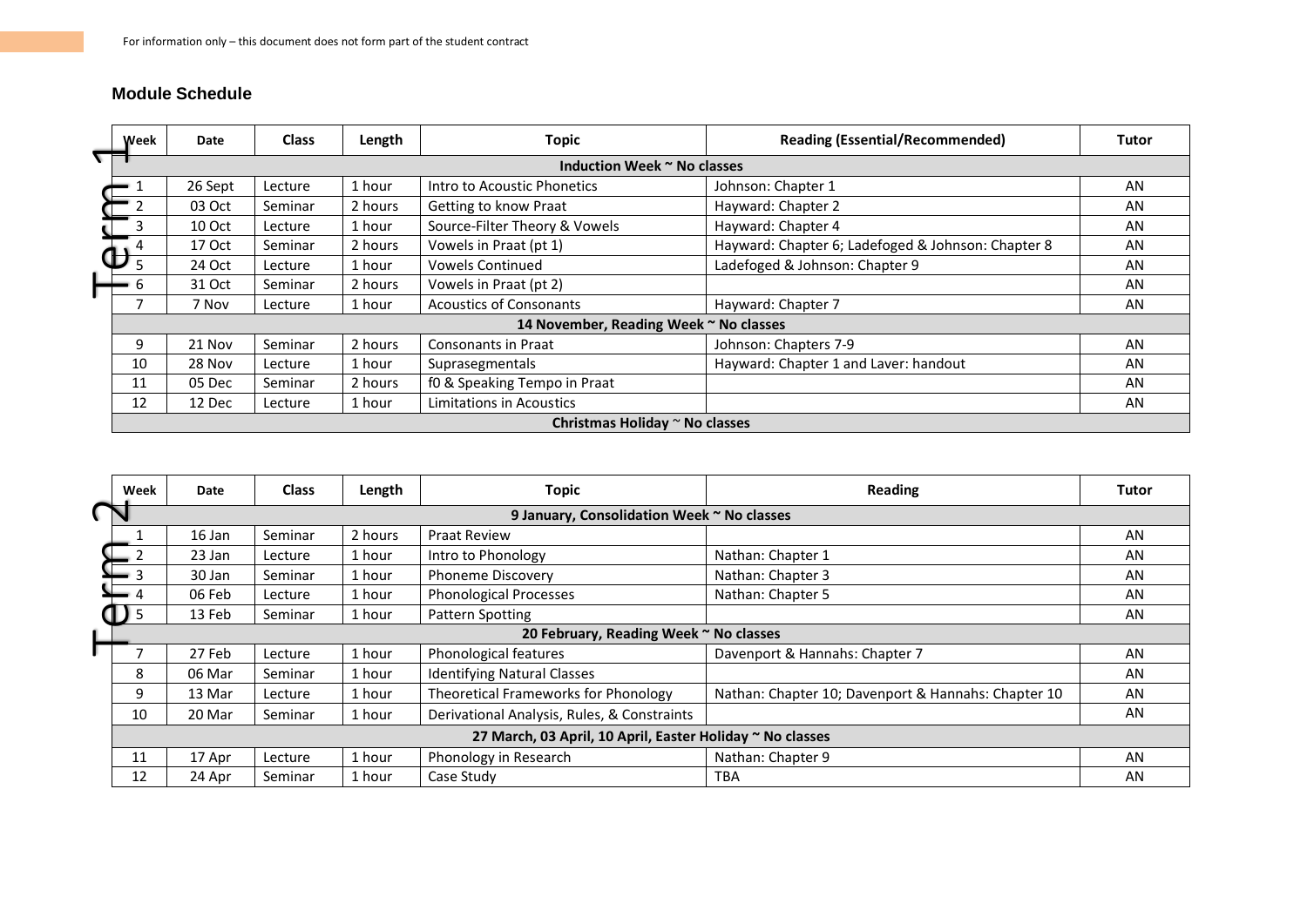## **Assessment Information**

#### **Formative Assessment**

Learning to use software for acoustic phonetic analysis and the two data exercises that are not counted toward your overall mark (1000 words equivalent).

#### **Summative Assessment**

The summative assessment for this module will be the submission of two sets of data exercises. Each set of data exercises will be weight at 50% of the overall mark. Students are to submit the following sets of exercises:

*Summative 1*: (A-C) Three acoustic phonetic data exercises. [Learning Outcomes 1,2,5,6,7] 50% *Available for tutor re-assessment*

**Summative 2: (D-F) Three phonology data exercises [Learning Outcomes 3,4,8,9,10]** 50% *This is the final piece of assessment, not available for tutor re-assessment*

Please note that for each set of exercises (A-C and D-F), only the highest two exercises within each set will count toward your mark. For example, in set A-C, if A and C are your highest marks then those two data exercises will be averaged to calculate your overall mark for the exercise set of A-C. The same is applicable for D-F, whereby set A-C and D-F will each represent 50% of the overall mark.

Please also note that this means that two data exercises will not contribute to the student's final mark. These are to be considered formatives, as students will receive feedback on their work.

*None of the assessment is marked anonymously*

## **Assessment Briefs**

These will be given out in class and subsequently posted online in UniLearn under Assessments.

## **Assessment Deadlines**

| <b>Piece of Work</b> | <b>Submission Method</b> | <b>Submission Date</b> |
|----------------------|--------------------------|------------------------|
| Summative 1          | <b>Turnitin</b>          | 10 January 2017        |
| Summative 2          | <b>Turnitin</b>          | 1 May 2018             |

It is important that you keep a copy of all of the work you submit for assessment. You are strongly advised to use the electronic storage system provided by the University, using the allocated space on the 'K' drive.

It is School policy that all assessed work must be submitted electronically via Turnitin, by 23:59 on the published date of submission. No hard copies should be submitted unless this is identified as a requirement in the Assessment Brief.

## **Tutor Reassessment**

Tutor Reassessment (TR) is where a student is given a single opportunity to re-submit an eligible piece of work and for it to be remarked prior to the meeting of the Course Assessment Board. Tutor reassessment will only be offered if you submit a piece of work for the original assessment and achieve a mark within the specified referral range. The maximum mark for a successful Tutor Reassessment will be capped at the minimum pass mark. An EC claim cannot be submitted for an assessment that has been offered as a Tutor Reassessment.

The full regulations for tutor reassessment can be found in Section E at http://www.hud.ac.uk/regis try/regulationsandpolicies/studentregs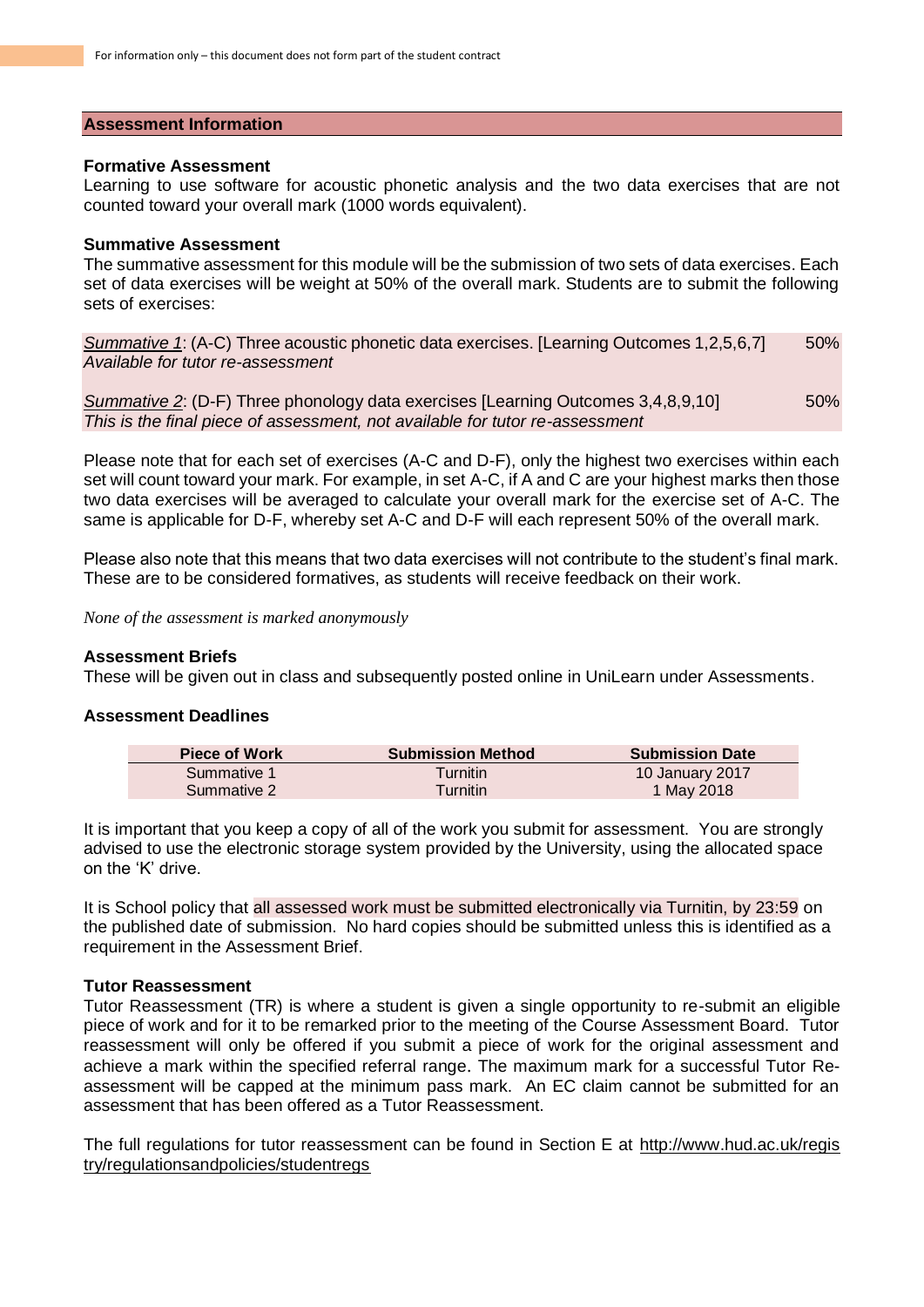As indicated in above, the following piece(s) of assessment are eligible for tutor reassessment:

|             | <b>Submission Method</b> | <b>Submission Date</b> |
|-------------|--------------------------|------------------------|
| Summative 1 | ™urnitin                 | 23 February 2018       |

Students will be emailed if they are eligible for tutor reassessment after the feedback has been given back to students for Summative 1.

## **Extensions and Extenuating Circumstances**

Deadlines for the submission of assessed work are strictly applied.

There are procedures in place for you to request a short extension to a deadline but this request has to be made no later than two working days after the published submission date. If you have difficulties such as a short term illness and need to request an extension, you should submit a request via the Student Portal.

Late requests for extensions are not accepted and you run the risk of scoring the minimum pass mark for that piece of work if submitted late but within 5 working days of the original deadline, or 0% if submitted later than this without an approved extension.

The University understands that there may be times when your ability to complete a piece of assessed work or to concentrate on your studies may be hindered by factors beyond your control – such as illness or significant personal difficulties. The regulations include a process to allow students who are affected in this way to bring these extenuating circumstances (ECs) to the attention of the relevant people in the School (such as the Course Assessment Board) so that proper account can be taken. Please be aware that a claim for ECs will usually only be accepted where you've been able to demonstrate that the circumstances described have had a direct impact on you and were substantial and unexpected - in all other cases students would be expected to negotiate an extension. The regulations for ECs can be found in Section 5 at http://www.hud.ac.uk/registry/regulationsandpolicies/ studentregs

Additionally, the University does operate a 'fit to sit' policy for examinations – this means that, by attending an examination, a student is declaring that they are fit to undertake that assessment and it is unlikely that a claim for poor performance will be accepted.

When completing an EC form please be careful to include the correct modules and assessments and to be sure that you attach appropriate and acceptable evidence to your claim.

Once completed your claim has to be submitted to the Course Administration Office (JPG/16) within 5 working days of the date by which your assessment should have been completed.

## **Feedback on Assessments**

You should normally receive feedback on your assessments three teaching (i.e. term time) weeks after the submission date for the assessment. Feedback should help you understand why you received the mark and what you can do to improve your performance in future assessments.

# **General Information**

## **Academic integrity and referencing information**

The University regards any action by a student that may result in an unfair academic advantage as a serious offence. It is your responsibility to ensure that the assessments you complete are entirely your own work and that you have used the relevant referencing technique correctly. The full set of regulations which govern Academic Integrity can be found under Section 4, Assessment Regulations 3 and 4 at http://www.hud.ac.uk/registry/regulationsandpolicies/studentregs/